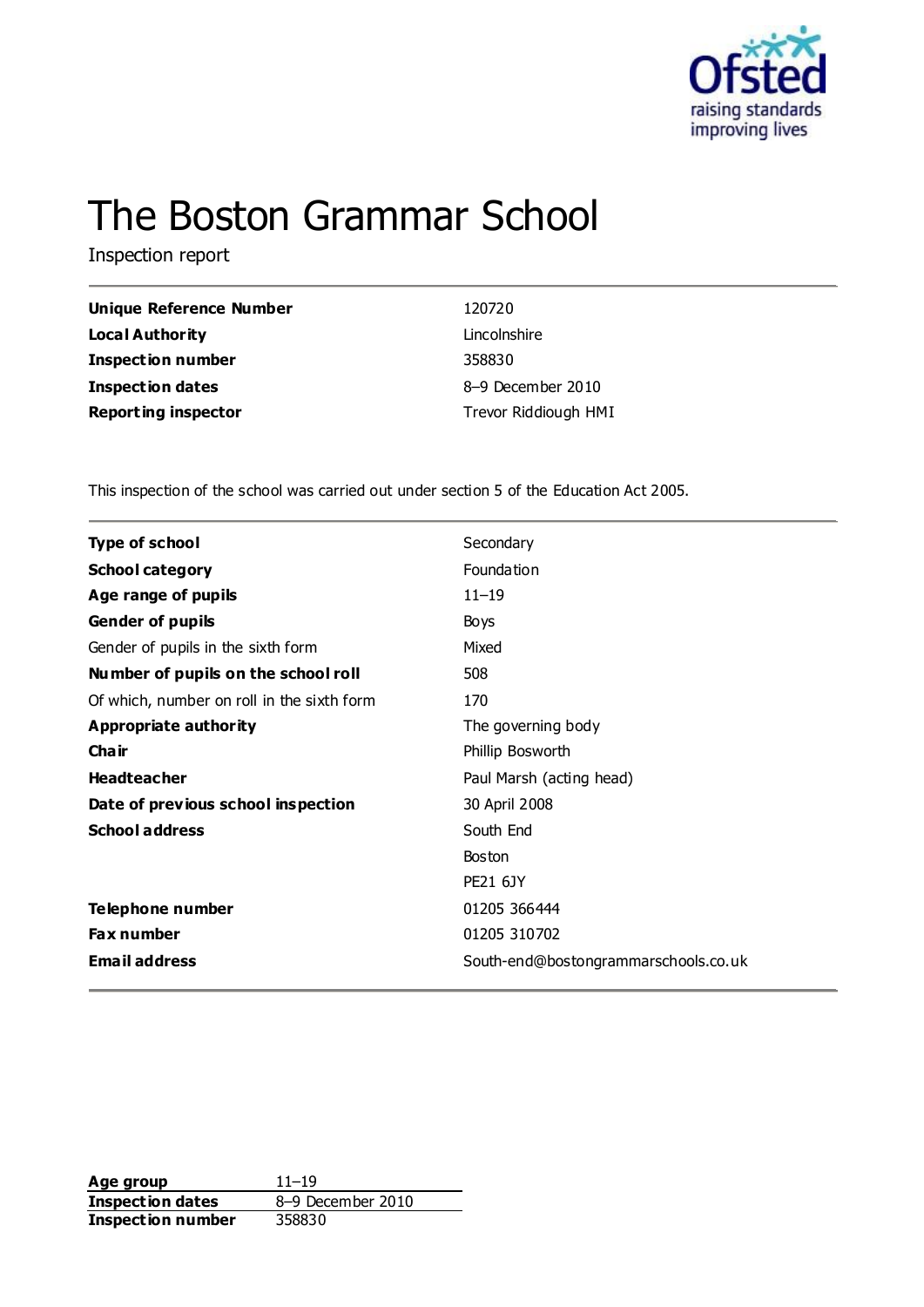The Office for Standards in Education, Children's Services and Skills (Ofsted) regulates and inspects to achieve excellence in the care of children and young people, and in education and skills for learners of all ages. It regulates and inspects childcare and children's social care, and inspects the Children and Family Court Advisory Support Service (Cafcass), schools, colleges, initial teacher training, work-based learning and skills training, adult and community learning, and education and training in prisons and other secure establishments. It assesses council children's services, and inspects services for looked after children, safeguarding and child protection.

Further copies of this report are obtainable from the school. Under the Education Act 2005, the school must provide a copy of this report free of charge to certain categories of people. A charge not exceeding the full cost of reproduction may be made for any other copies supplied.

If you would like a copy of this document in a different format, such as large print or Braille, please telephone 0300 1234 234, or email **[enquiries@ofsted.gov.uk](mailto:enquiries@ofsted.gov.uk)**.

You may copy all or parts of this document for non-commercial educational purposes, as long as you give details of the source and date of publication and do not alter the documentation in any way.

To receive regular email alerts about new publications, including survey reports and school inspection reports, please visit our website and go to 'Subscribe'.

Royal Exchange Buildings St Ann's Square Manchester M2 7LA T: 0300 1234 234 Textphone: 0161 618 8524 E: **[enquiries@ofsted.gov.uk](mailto:enquiries@ofsted.gov.uk)** W: **[www.ofsted.gov.uk](http://www.ofsted.gov.uk/)**

© Crown copyright 2010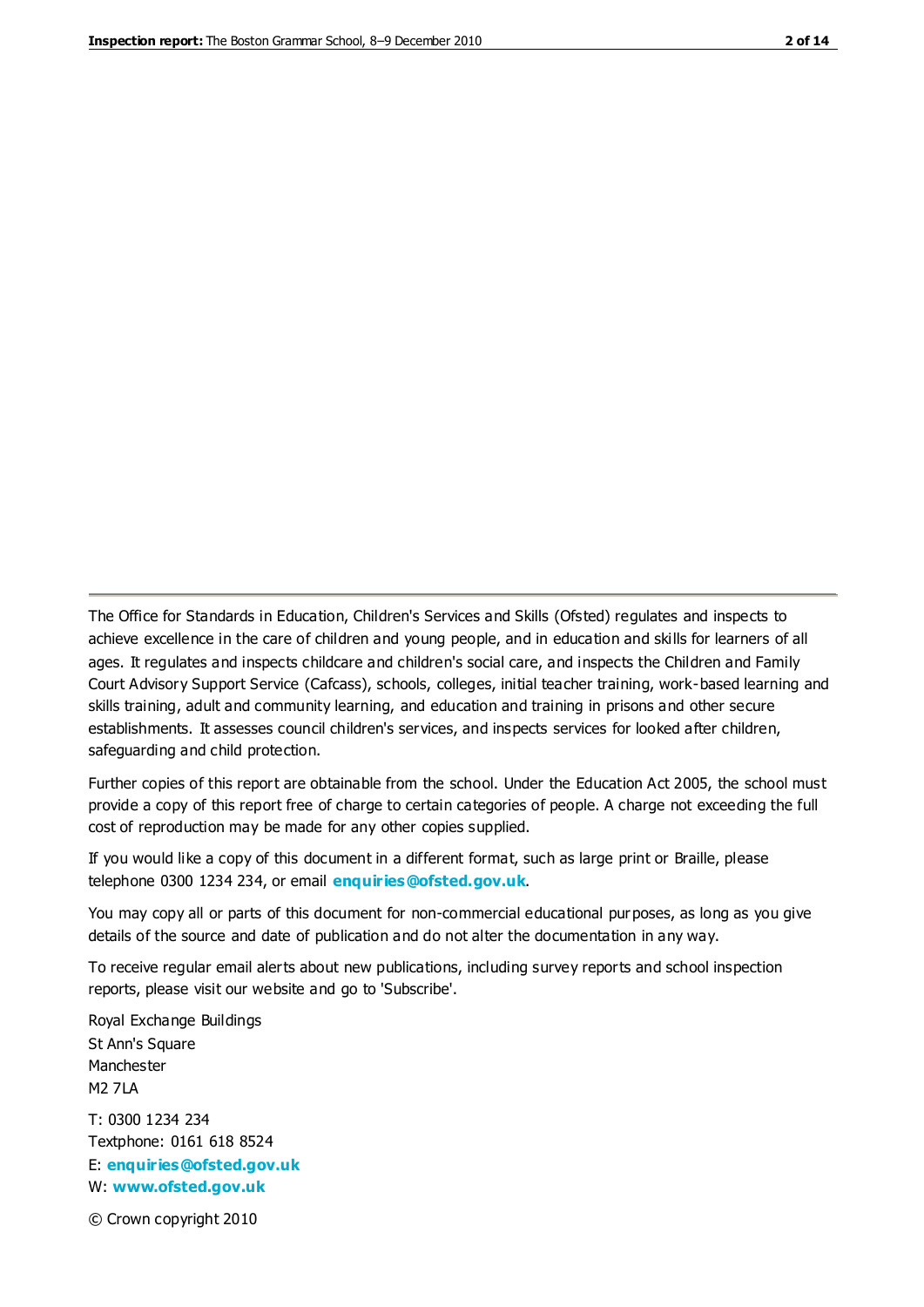## **Introduction**

This inspection was carried out by one of Her Majesty's Inspectors and three additional inspectors. Inspectors observed 32 teachers in 32 lessons, two tutor groups and two assemblies. Inspectors held meetings with senior leaders, groups of students, members of the governing body, the School Improvement Partner and staff. They observed the school's work and looked at progress tracking, performance data, students' work, wholeschool and subject development plans, numerous policies, school documents and case studies. Completed questionnaires from staff, students and 161 parents and carers were received and analysed.

The inspection team reviewed many aspects of the school's work. It looked in detail at the following.

- $\blacksquare$  How well have leaders at all levels ensured rigorous use of evaluations to bring about improvements in the rates of progress that students are making?
- To what extent is leadership at all levels securing improvements in teaching and learning?
- $\blacksquare$  How well is assessment used to promote the progress that students make?
- To what extent does the curriculum, at all ages, meet the needs of the students?

# **Information about the school**

The Boston Grammar is a smaller than average boys' selective foundation school with a mixed sixth form. The school population is largely White British and very few students come from minority ethnic backgrounds. Very few are at the early stages of learning English. The proportion of students who have special educational needs and/or disabilities is well below average. The proportion of students known to be eligible for free school meals is also well below average. In addition to having technology college status, the school became a sports college in September 2007. As a result of a falling roll, the school began the process of amalgamation with Boston High School with the intention of moving to a single site; this plan was reversed resulting in the re-establishment of autonomous schools on separate sites with a common governing body under the auspices of The Boston Grammar Schools Federation.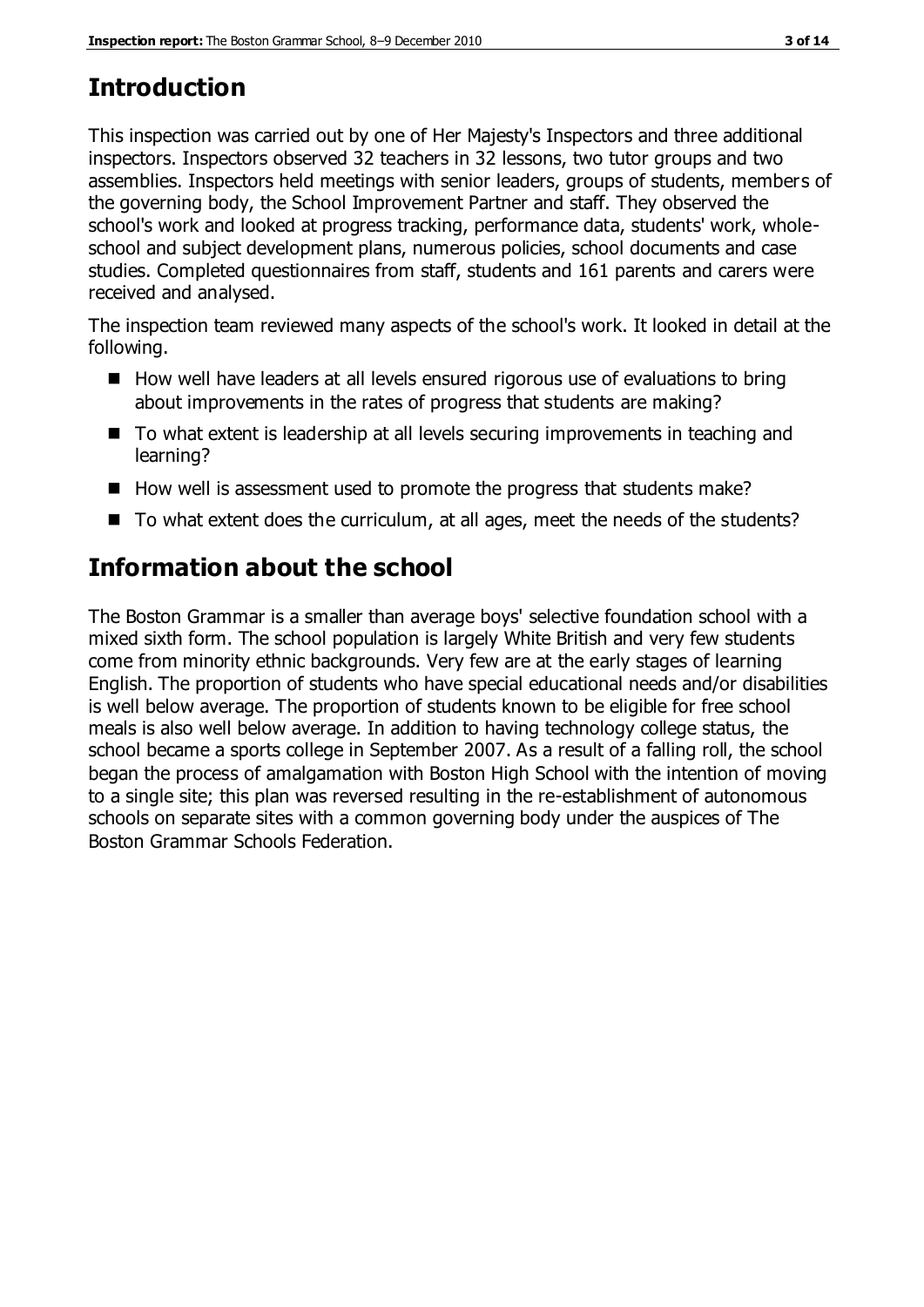## **Inspection judgements**

| Overall effectiveness: how good is the school?  |  |
|-------------------------------------------------|--|
| The school's capacity for sustained improvement |  |

## **Main findings**

The Boston Grammar is a satisfactory school with strengths in the quality of care it provides. Students' academic progress is satisfactory but improving. Although standards in national tests and examinations are high, results fell last year and some targets were missed. This happened at a time when the school was subject to major re-organisation and some uncertainty as to its future. Recovery from this position has involved the consolidation and re-organisation of staffing, redefined roles, winning back the confidence of the wider community and a drive to restore student numbers. Under the leadership of the acting headteacher and the re-formed governing body, much has been accomplished and the school is once again directing its attention and efforts to tackle the main school improvement priority of raising achievement. The school has satisfactory capacity to improve.

Unvalidated results of the 2010 GCSE examinations show better progress this year than last. Evidence from lesson observation and students' work suggests good progress is now being made in some subject areas, but not all. Weaker areas have been identified, including the sixth form. A further more general area of weakness is assessment and its use to support good learning.

The good quality care provided ensures students safety and many enjoy school. Their attendance is good and many are keen to contribute to the school community and the vertical tutor system facilitates this. Students' spiritual, moral, social and cultural education is also good. The boys at the school enjoy the school's strong cultural traditions and are proud of its heritage, which they have successfully campaigned to retain.

Most of the teaching is satisfactory, resulting in the satisfactory progress seen in the majority of lessons. Progress is no better than this because teachers do not plan activities that are sufficiently interesting and challenging for students of differing attainment levels, particularly higher attainers. Pockets of more effective teaching exist but are not shared widely between staff. While the system that tracks the progress of students has been overhauled, it is not yet used by teachers to inform the planning of work closely geared to students' learning needs. The specialist status contributes positively to the teaching of science, mathematics and physical education, but has been less effective in promoting high performance in design and technology.

Leaders and managers are working increasingly well as a team. The right improvement priorities have been identified but the actions to secure these uniformly across the school are not yet consistently carried out. While leaders at all levels observe lessons regularly, they are not always sufficiently evaluative and focused on the less effective aspects of teaching and learning to secure improvements. Sixth form leadership is satisfactory; however, the monitoring and evaluation of provision and the tracking of students' progress are not yet systematic or rigorous enough to bring about improvement. The governing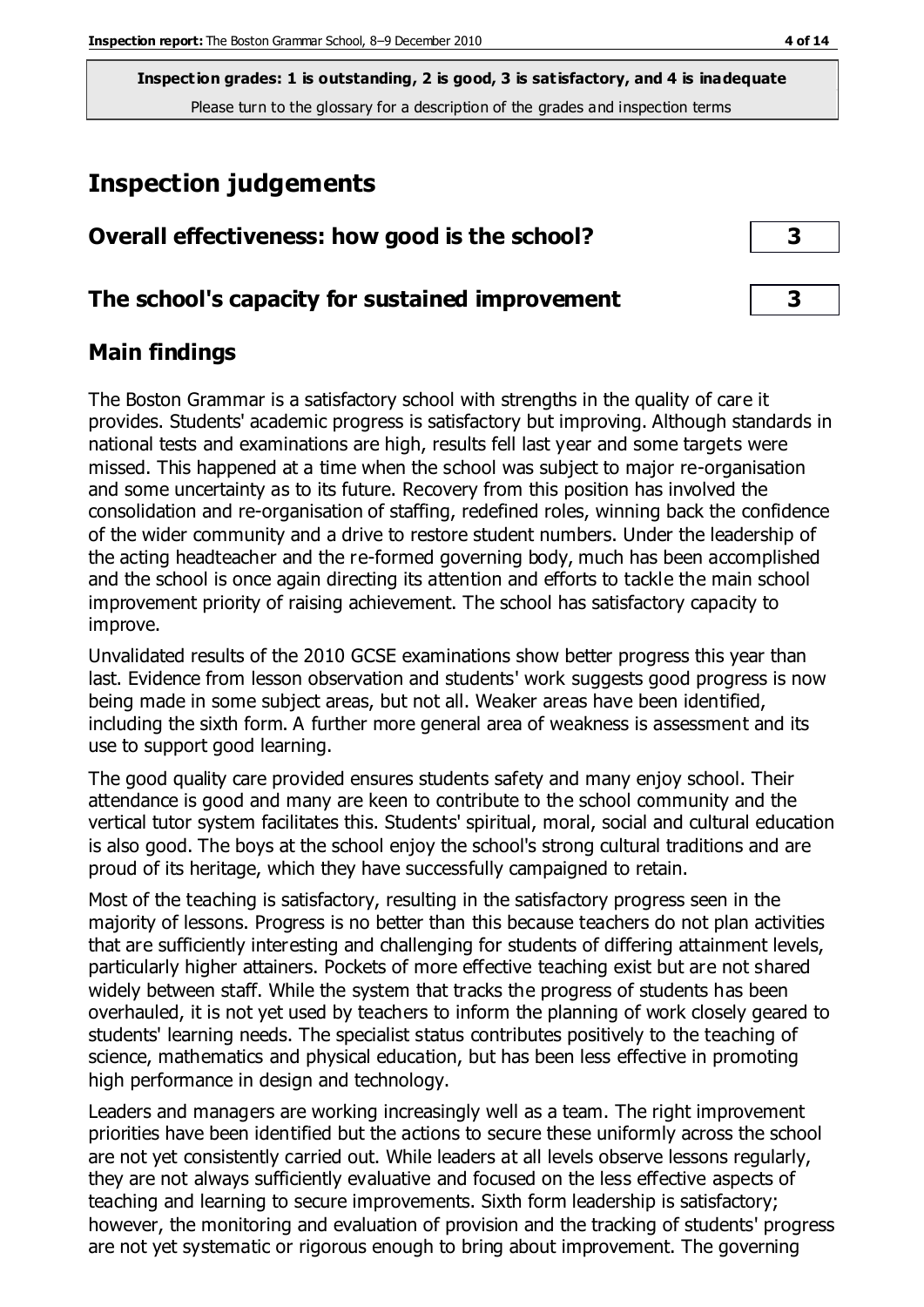body has shown determination and commitment to secure the school's future and it holds a clear vision for the school. It is now re-focusing its efforts to tackle identified weaknesses where there is still much to be done. It discharges its statutory duties effectively.

## **What does the school need to do to improve further?**

- Improve the teaching and learning so that by December 2011 the majority is good or better by:
	- ensuring that all staff in the school use assessment data and regular checks on learning in lessons to provide consistently high levels of challenge, so that all students make the greatest progress possible
	- providing clear advice and guidance to students in class and through the marking of their work, on how to accelerate their progress
	- $\overline{a}$  engaging students in their learning through the use of varied and stimulating activities
	- sharing the good practice in teaching and learning across all departments to reduce the variability in the quality of teaching.
	- $-$  Raise achievement across the school by:
	- $-$  ensuring that the monitoring and evaluation carried out by the subject leaders are rigorous and accurate and identify clear actions for improvement within specified timescales
	- $-$  improving provision in design and technology
	- $-$  ensuring that the monitoring of the sixth form provision is more effective in bringing about improvement.
- Up to 40% of the schools whose overall effectiveness is judged satisfactory may receive a monitoring visit by an Ofsted inspector before their next section 5 inspection.

## **Outcomes for individuals and groups of pupils 3**

Students start at the school with levels of attainment that are well above average and make satisfactory progress to reach high standards in national tests and examinations by the end of Year 11. Students with special needs and/or disabilities make similarly satisfactory progress to reach higher than average standards relative to their starting points when they leave school. There are few differences in the achievement of different groups of students in the school, but higher attaining students do not achieve the top GCSE grades that could be expected of them. In lessons students behave well. They make good progress when the lesson is interesting and the learning tasks and activities challenge them to think. However, in most lessons, reflecting the lack of challenge in the tasks presented to them, students work at a slow pace and are not fully engaged.

Students enjoy school and display positive attitudes. Students say that they feel safe and that if they experience problems they can approach any adult in the school with confidence that their concerns will be taken up. Students have good opportunities and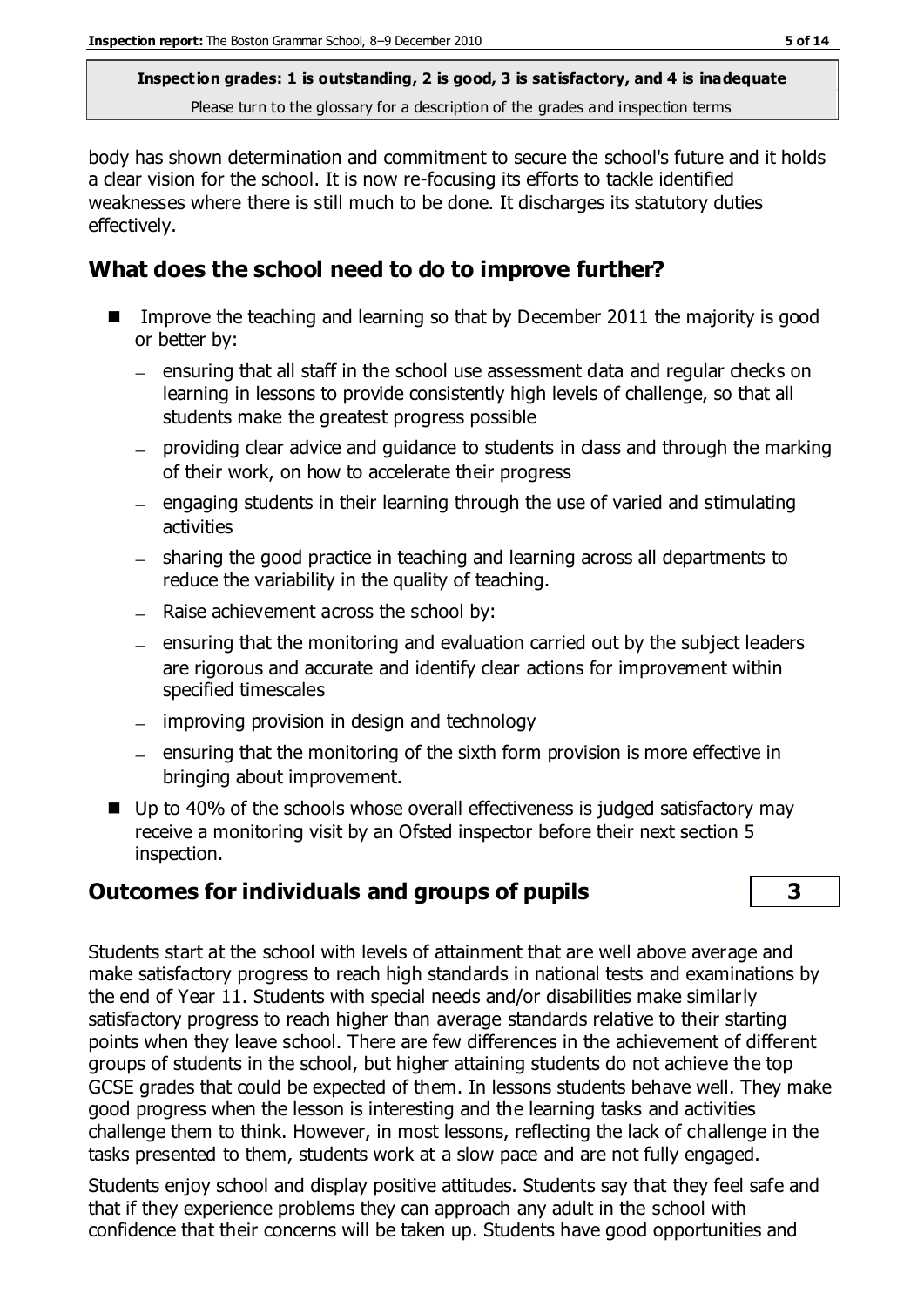encouragement to be healthy, for example, in taking healthy options in the canteen and in the high take up of extra-curricular sport. They make a positive contribution to school and community life through mentoring younger pupils to support both their academic and personal development, and in the charity work that is undertaken. There are some good initiatives to promote the school's contribution to its wider community such as in the work done by students to care for young people with disabilities in the town. Students take part in a variety of work-related experiences and enterprise activities to develop the skills that will contribute to their future economic well being.

| Pupils' achievement and the extent to which they enjoy their learning                                                     |                         |
|---------------------------------------------------------------------------------------------------------------------------|-------------------------|
| Taking into account:<br>Pupils' attainment <sup>1</sup>                                                                   |                         |
| The quality of pupils' learning and their progress                                                                        | 3                       |
| The quality of learning for pupils with special educational needs and/or disabilities<br>and their progress               | 3                       |
| The extent to which pupils feel safe                                                                                      | $\overline{2}$          |
| Pupils' behaviour                                                                                                         | $\overline{2}$          |
| The extent to which pupils adopt healthy lifestyles                                                                       | $\mathbf{2}$            |
| The extent to which pupils contribute to the school and wider community                                                   | $\overline{2}$          |
| The extent to which pupils develop workplace and other skills that will contribute to<br>their future economic well-being | $\overline{\mathbf{2}}$ |
| Taking into account:<br>Pupils' attendance <sup>1</sup>                                                                   |                         |
| The extent of pupils' spiritual, moral, social and cultural development                                                   | 2                       |

These are the grades for pupils' outcomes

<sup>1</sup> The grades for attainment and attendance are: 1 is high; 2 is above average; 3 is broadly average; and 4 is low

## **How effective is the provision?**

Lessons are conducted in a relaxed atmosphere where relationships are good. Teachers have access to data tracking sheets providing information about students' progress and predicted grades. However, insufficient use is made of this information when planning and delivering lessons to ensure that all students, particularly the higher attainers, achieve their predicted grades. Frequently higher attaining students complete work rapidly and have nothing further to extend their learning. Teachers often talk too much, depriving students of the opportunity to develop independent thinking and take responsibility for their own learning. Frequently, too, teachers do not check students' understanding of key lesson objectives; in some lessons where this was the case students showed a lack of confidence and some disengagement. This is especially the situation in design and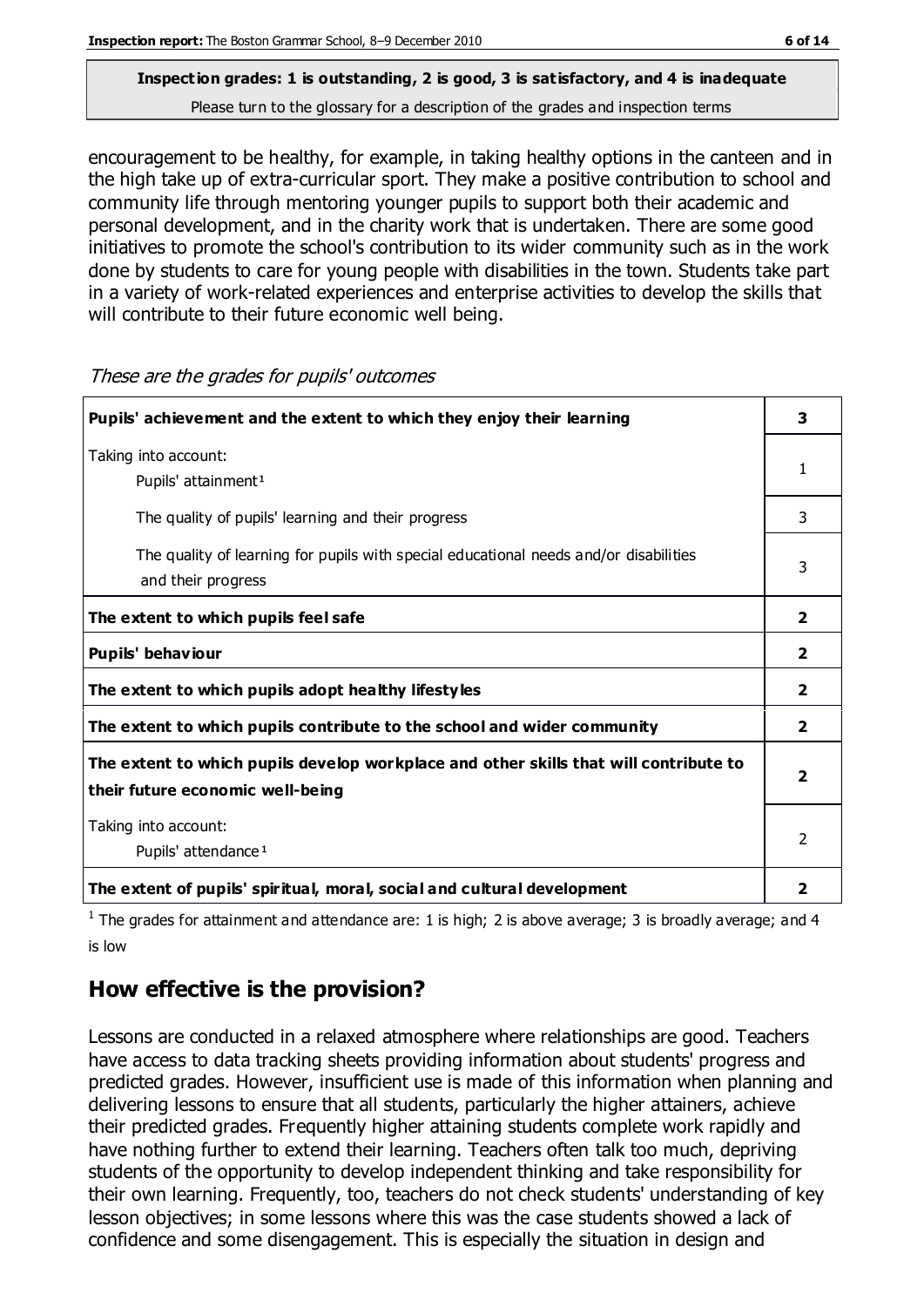technology. Marking is inconsistent across subjects, particularly in advice for improvement and in follow up comments.

The school offers an academic curriculum, meeting the requirements of students and expectations of parents and carers. Students complete Key Stage 3 in two years, with three years in Key Stage 4 intended to maximise GCSE performance. Students with particular talents, for example national sports competitors, have an individually adapted timetable. The curriculum is modified appropriately to meet the needs of students whose circumstances make them more vulnerable. However, the curriculum is not adjusted effectively to meet the needs of the high attainers and this is borne out by their relatively low levels of achievement. The formal curriculum is enhanced by a range of enrichment activities such as sports leader awards, theme days for gifted and talented students, and joint projects with the partner girls' school.

There is an effective transition at all key stages and a welcoming atmosphere is created for new Year 7 and for intending sixth form students. Careful attention is paid to students with special educational needs and/or disabilities. Staff are fully informed about the difficulties faced by individual students and strive to ensure that they make progress through their support. Individual counselling is provided for students giving cause for concern. Option choices are carefully guided at all key stages; extensive interviews ensure that students in Year 11 are prepared for the change to sixth form study and that subjects are chosen appropriately. Close links with local universities help to raise students' aspirations.

| The quality of teaching                                                                                    |  |
|------------------------------------------------------------------------------------------------------------|--|
| Taking into account:<br>The use of assessment to support learning                                          |  |
| The extent to which the curriculum meets pupils' needs, including, where relevant,<br>through partnerships |  |
| The effectiveness of care, guidance and support                                                            |  |

These are the grades for the quality of provision

## **How effective are leadership and management?**

The acting headteacher has taken steps to improve the school, including restructuring the senior team with clear areas of responsibility. Middle leadership roles have also been restructured and are gaining effectiveness, although the impact on their areas of responsibility is variable. For example, while there are now procedures for monitoring the quality of marking, there remains significant inconsistency between subject areas. Wholeschool improvement plans indicate that appropriate school improvement priorities have been identified, but the actions taken are not evaluated with sufficient rigour or accuracy to ensure that objectives are met. Expectations of all staff have been tightened so that accountability is clear. Staff development is linked to key areas such as leadership and teaching but, as involvement is voluntary, opportunities are missed to share effective approaches to teaching. Safeguarding procedures are good: procedures, policies and protocols are robust, closely followed and staff are appropriately trained. The inclusion of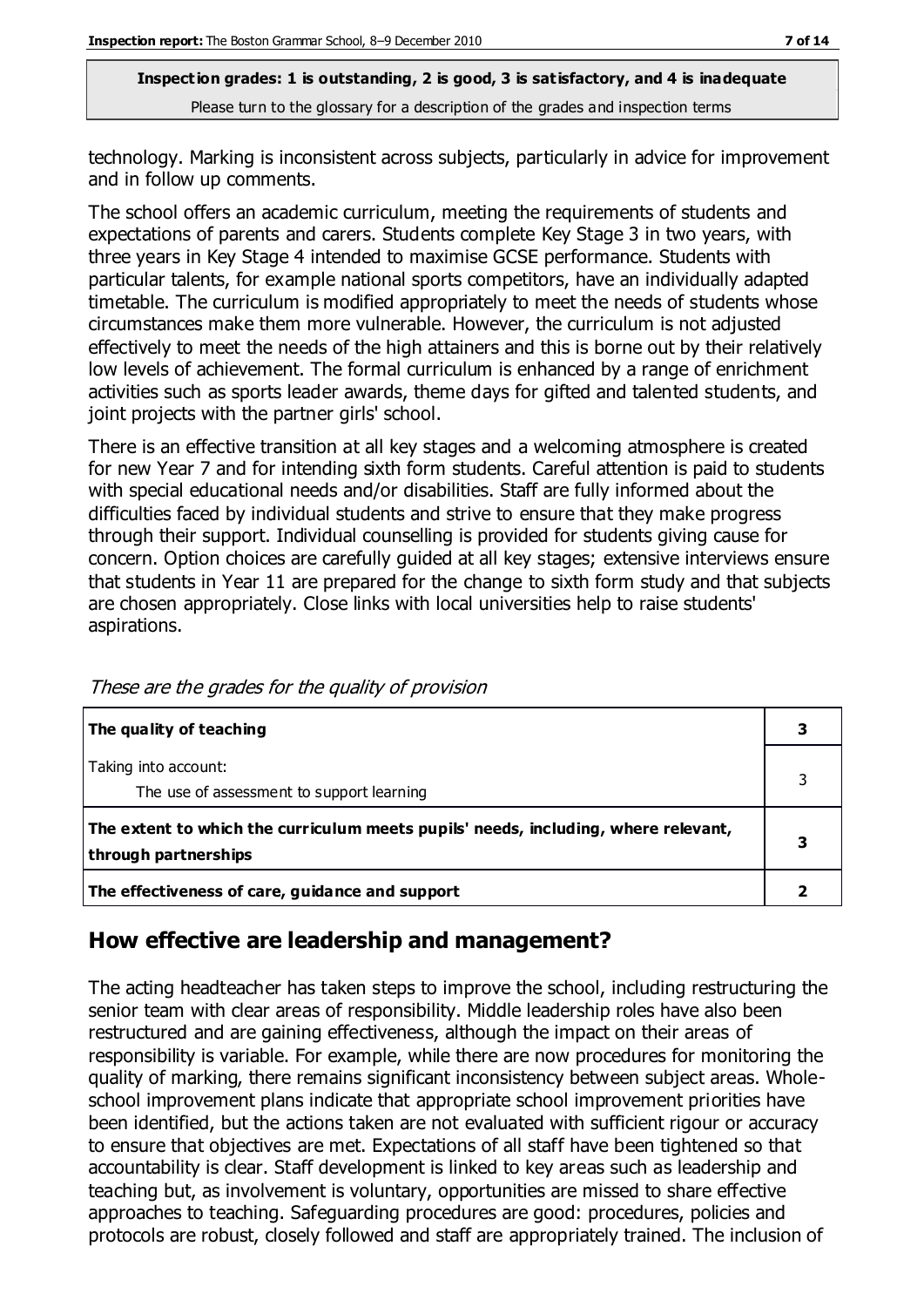all students is reflected in policies promoting equality of opportunity. However, the school does not ensure that high attaining students benefit equally across the full range of provision. The governing body actively supports the school but re-organisation issues deflected attention from other school improvement priorities. Governors are now focusing on these as a priority. Communication with parents and carers has improved and their confidence in the school has been restored now that there is certainty about its future. The promotion of community cohesion is satisfactory. There is some strong local community involvement and the school has established links with organisations abroad. Work done to help pupils understand United Kingdom diversity is less secure.

| The effectiveness of leadership and management in embedding ambition and driving<br><i>improvement</i>                                                           |              |
|------------------------------------------------------------------------------------------------------------------------------------------------------------------|--------------|
| Taking into account:<br>The leadership and management of teaching and learning                                                                                   | 3            |
| The effectiveness of the governing body in challenging and supporting the<br>school so that weaknesses are tackled decisively and statutory responsibilities met | 3            |
| The effectiveness of the school's engagement with parents and carers                                                                                             | 3            |
| The effectiveness of partnerships in promoting learning and well-being                                                                                           | $\mathbf{2}$ |
| The effectiveness with which the school promotes equality of opportunity and tackles<br>discrimination                                                           | 3            |
| The effectiveness of safeguarding procedures                                                                                                                     | 2            |
| The effectiveness with which the school promotes community cohesion                                                                                              | 3            |
| The effectiveness with which the school deploys resources to achieve value for money                                                                             | 3            |

#### These are the grades for leadership and management

## **Sixth form**

The sixth form provides a satisfactory quality of education. Attainment on entry to the sixth form is just above average and students are offered a wide range of academic courses. Lesson observations confirm that generally students make satisfactory progress in lessons. Attainment at GCE AS and A level is broadly in line with national averages. Teachers' subject knowledge is commonly good. While teaching is satisfactory overall, the best lessons provide more opportunities for independent learning, requiring students to apply what they have learnt. In the less effective lessons there is too much teacher input, the learning activities are passive and students are not challenged sufficiently. Students have many opportunities to make a positive contribution to the school, for example mentoring younger students, leading assemblies and charity events. This contributes positively to their personal development. Students are well cared for and value the one-toone support they receive on both academic and personal matters. Students enjoy their time in the sixth form and they are well prepared for their futures. For the very large majority this means continuing their education at university. Leaders in the sixth form evaluate the progress students make in different subjects, and tracking systems clearly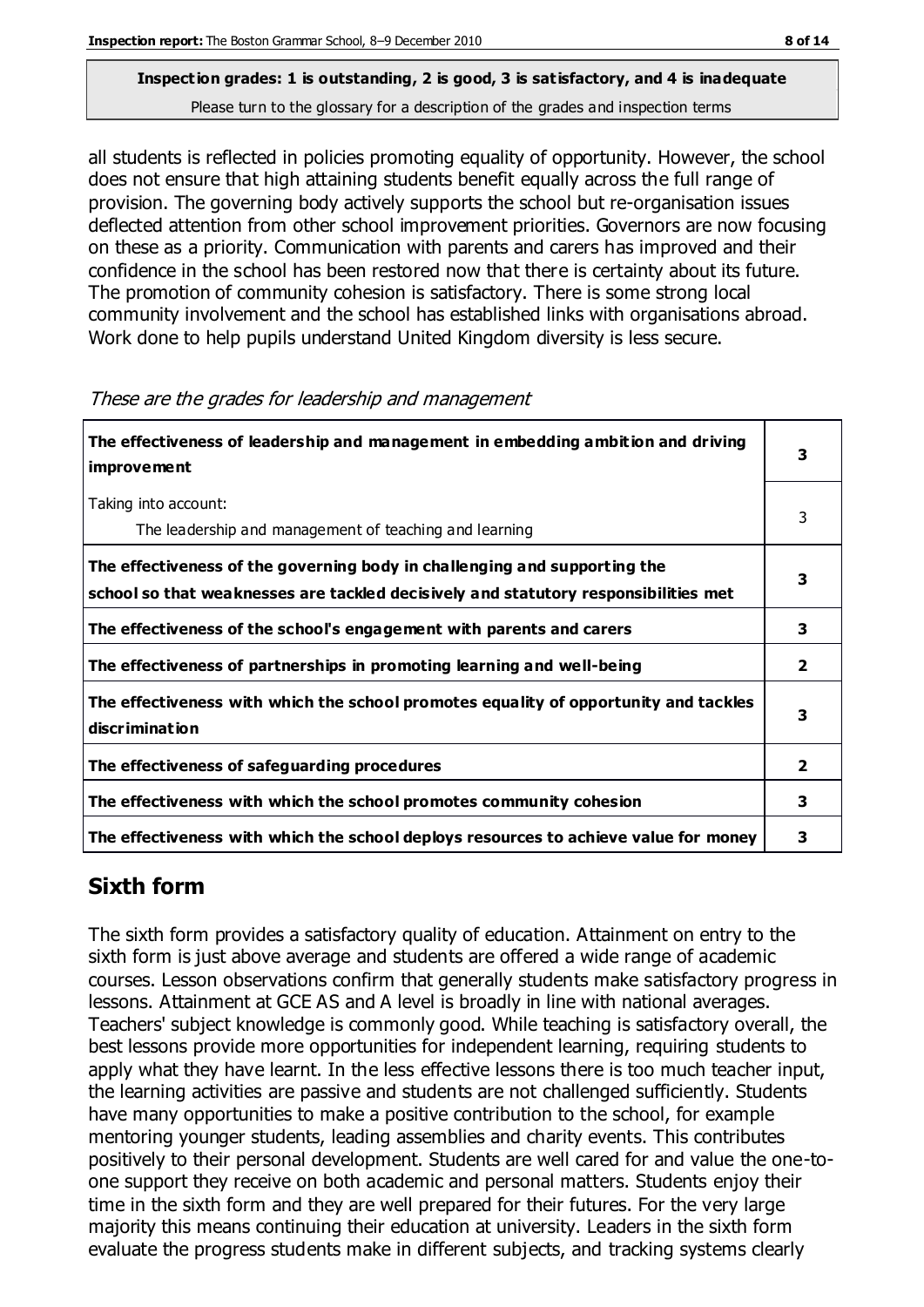**Inspection grades: 1 is outstanding, 2 is good, 3 is satisfactory, and 4 is inadequate**

Please turn to the glossary for a description of the grades and inspection terms

identify students who are underachieving. However, the monitoring and evaluation of the quality of provision is not systematic. Outcomes are variable across subjects, and in some, the progress made by students is below expectations.

These are the grades for the sixth form

| Overall effectiveness of the sixth form                         |  |
|-----------------------------------------------------------------|--|
| Taking into account:<br>Outcomes for students in the sixth form |  |
| The quality of provision in the sixth form                      |  |
| Leadership and management of the sixth form                     |  |

## **Views of parents and carers**

Responses from parents and carers were extremely positive, with the overwhelming majority saying that their children enjoyed school. Most who responded to the questionnaire also indicated that they felt that the school is led and managed effectively. Parents and carers also often commented that it was not just the academic success that was important but also the personal development. As one parent said, expressing similar views to others, 'Our son has dyslexia and has been well supported and cared for. We think the pastoral care is excellent.'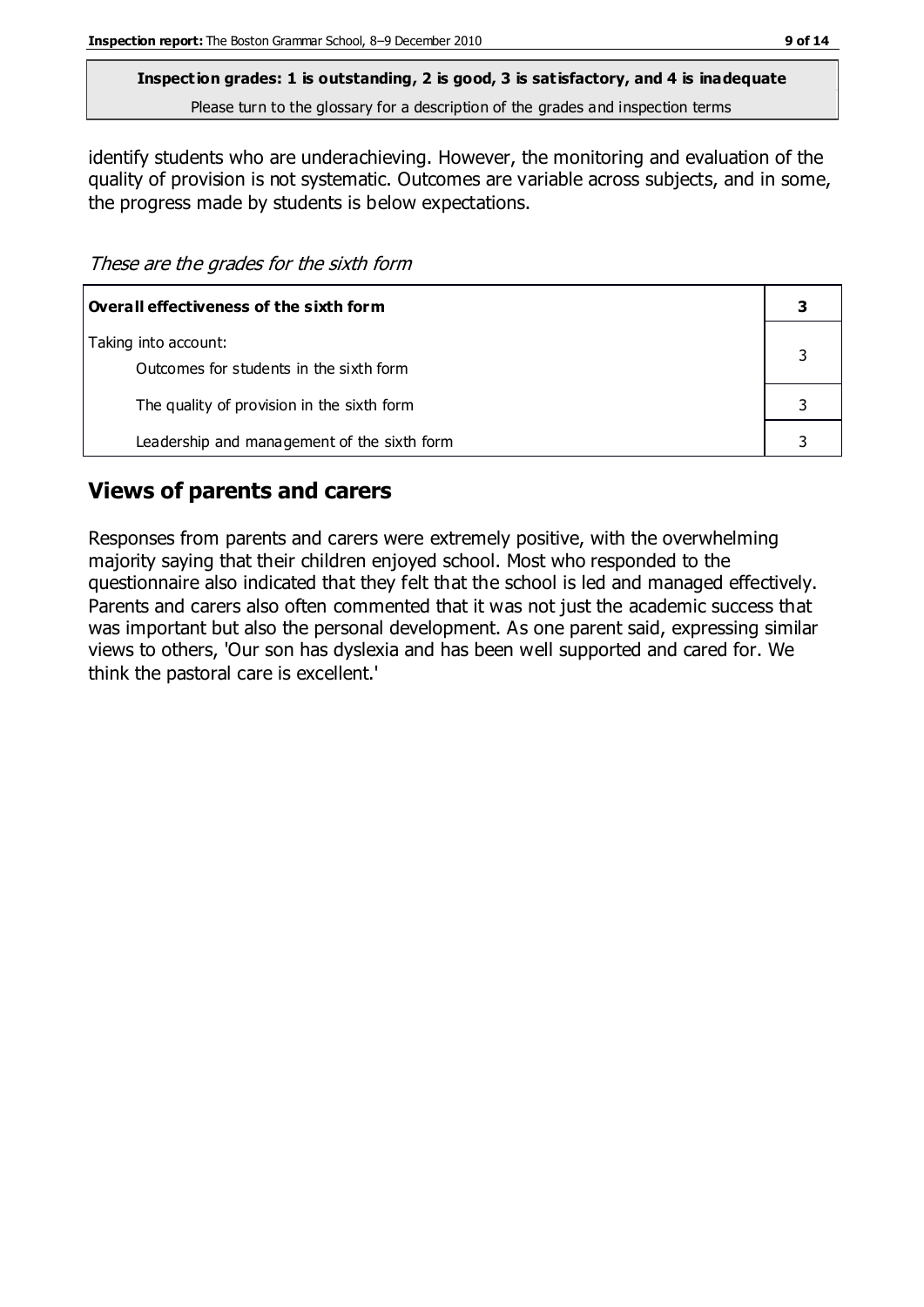#### **Responses from parents and carers to Ofsted's questionnaire**

Ofsted invited all the registered parents and carers of pupils registered at The Boston Grammar School to complete a questionnaire about their views of the school.

In the questionnaire, parents and carers were asked to record how strongly they agreed with 13 statements about the school. The inspection team received 161 completed questionnaires by the end of the on-site inspection. In total, there are 508 pupils registered at the school.

| <b>Statements</b>                                                                                                                                                                                                                                       | <b>Strongly</b><br>agree |               |              | Agree         |                | <b>Disagree</b> |                | <b>Strongly</b><br>disagree |
|---------------------------------------------------------------------------------------------------------------------------------------------------------------------------------------------------------------------------------------------------------|--------------------------|---------------|--------------|---------------|----------------|-----------------|----------------|-----------------------------|
|                                                                                                                                                                                                                                                         | <b>Total</b>             | $\frac{0}{0}$ | <b>Total</b> | $\frac{0}{0}$ | <b>Total</b>   | $\frac{0}{0}$   | <b>Total</b>   | $\frac{0}{0}$               |
| My child enjoys school                                                                                                                                                                                                                                  | 47                       | 29            | 110          | 68            | 3              | $\overline{2}$  | 1              | $\mathbf{1}$                |
| The school keeps my child<br>safe                                                                                                                                                                                                                       | 57                       | 35            | 101          | 63            | 1              | $\mathbf{1}$    | $\mathbf 0$    | $\mathbf 0$                 |
| My school informs me about<br>my child's progress                                                                                                                                                                                                       | 62                       | 39            | 87           | 54            | 8              | 5               | $\mathbf{1}$   | $\mathbf{1}$                |
| My child is making enough<br>progress at this school                                                                                                                                                                                                    | 60                       | 37            | 88           | 55            | 8              | 5               | 3              | $\overline{2}$              |
| The teaching is good at this<br>school                                                                                                                                                                                                                  | 41                       | 25            | 111          | 69            | $\overline{7}$ | 4               | $\mathbf 0$    | $\mathbf 0$                 |
| The school helps me to<br>support my child's learning                                                                                                                                                                                                   | 30                       | 19            | 105          | 65            | 22             | 14              | 1              | $\mathbf{1}$                |
| The school helps my child to<br>have a healthy lifestyle                                                                                                                                                                                                | 33                       | 20            | 101          | 63            | 23             | 14              | $\mathbf 0$    | $\mathbf 0$                 |
| The school makes sure that<br>my child is well prepared for<br>the future (for example<br>changing year group,<br>changing school, and for<br>children who are finishing<br>school, entering further or<br>higher education, or entering<br>employment) | 39                       | 24            | 94           | 58            | 11             | $\overline{7}$  | $\overline{2}$ | 1                           |
| The school meets my child's<br>particular needs                                                                                                                                                                                                         | 44                       | 27            | 102          | 63            | 10             | 6               | $\mathbf 0$    | $\mathbf 0$                 |
| The school deals effectively<br>with unacceptable behaviour                                                                                                                                                                                             | 39                       | 24            | 96           | 60            | 12             | 7               | 4              | $\overline{2}$              |
| The school takes account of<br>my suggestions and concerns                                                                                                                                                                                              | 23                       | 14            | 101          | 63            | 14             | 9               | 3              | 2                           |
| The school is led and<br>managed effectively                                                                                                                                                                                                            | 47                       | 29            | 88           | 55            | 16             | 10              | 5              | 3                           |
| Overall, I am happy with my<br>child's experience at this<br>school                                                                                                                                                                                     | 61                       | 38            | 89           | 55            | 8              | 5               | $\overline{2}$ | $\mathbf{1}$                |

The table above summarises the responses that parents and carers made to each statement. The percentages indicate the proportion of parents and carers giving that response out of the total number of completed questionnaires. Where one or more parents and carers chose not to answer a particular question, the percentages will not add up to 100%.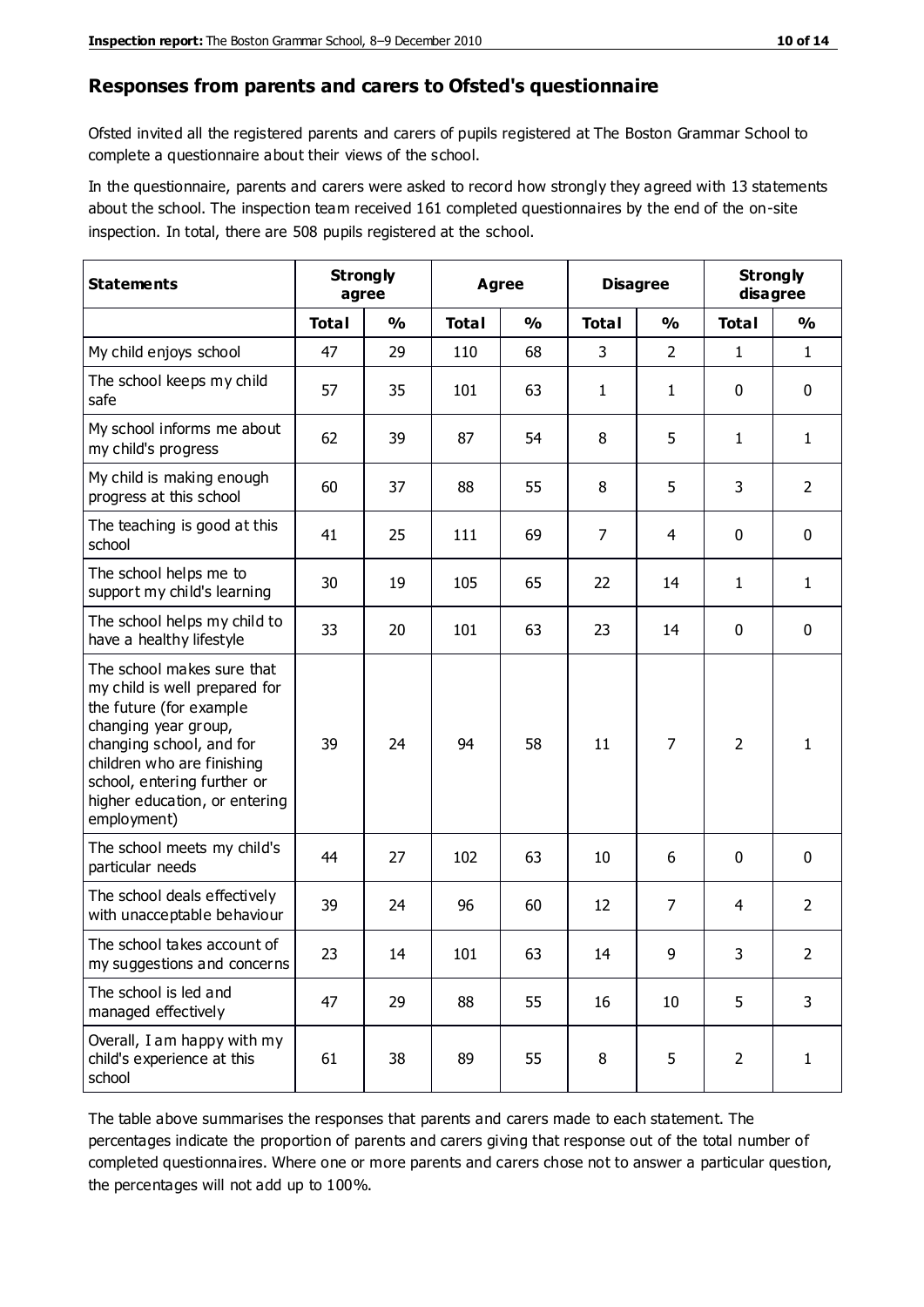## **Glossary**

| Grade   | <b>Judgement</b> | <b>Description</b>                                                                                                                                                                                                            |  |
|---------|------------------|-------------------------------------------------------------------------------------------------------------------------------------------------------------------------------------------------------------------------------|--|
| Grade 1 | Outstanding      | These features are highly effective. An outstanding school<br>provides exceptionally well for all its pupils' needs.                                                                                                          |  |
| Grade 2 | Good             | These are very positive features of a school. A school that<br>is good is serving its pupils well.                                                                                                                            |  |
| Grade 3 | Satisfactory     | These features are of reasonable quality. A satisfactory<br>school is providing adequately for its pupils.                                                                                                                    |  |
| Grade 4 | Inadequate       | These features are not of an acceptable standard. An<br>inadequate school needs to make significant improvement<br>in order to meet the needs of its pupils. Ofsted inspectors<br>will make further visits until it improves. |  |

#### **What inspection judgements mean**

#### **Overall effectiveness of schools**

|                       | Overall effectiveness judgement (percentage of schools) |      |                     |                   |
|-----------------------|---------------------------------------------------------|------|---------------------|-------------------|
| <b>Type of school</b> | <b>Outstanding</b>                                      | Good | <b>Satisfactory</b> | <b>Inadequate</b> |
| Nursery schools       | 58                                                      | 36   | 4                   | 2                 |
| Primary schools       | 8                                                       | 43   | 40                  | 9                 |
| Secondary schools     | 10                                                      | 35   | 42                  | 13                |
| Sixth forms           | 13                                                      | 39   | 45                  | 3                 |
| Special schools       | 33                                                      | 42   | 20                  | 4                 |
| Pupil referral units  | 18                                                      | 40   | 29                  | 12                |
| All schools           | 11                                                      | 42   | 38                  | 9                 |

New school inspection arrangements were introduced on 1 September 2009. This means that inspectors now make some additional judgements that were not made previously.

The data in the table above are for the period 1 September 2009 to 31 March 2010 and are the most recently published data available (see **[www.ofsted.gov.uk](http://www.ofsted.gov.uk/)**). Please note that the sample of schools inspected during the autumn and spring terms 2009/10 was not representative of all schools nationally, as weaker schools are inspected more frequently than good or outstanding schools.

Percentages are rounded and do not always add exactly to 100. Secondary school figures include those that have sixth forms, and sixth form figures include only the data specifically for sixth form inspection judgements.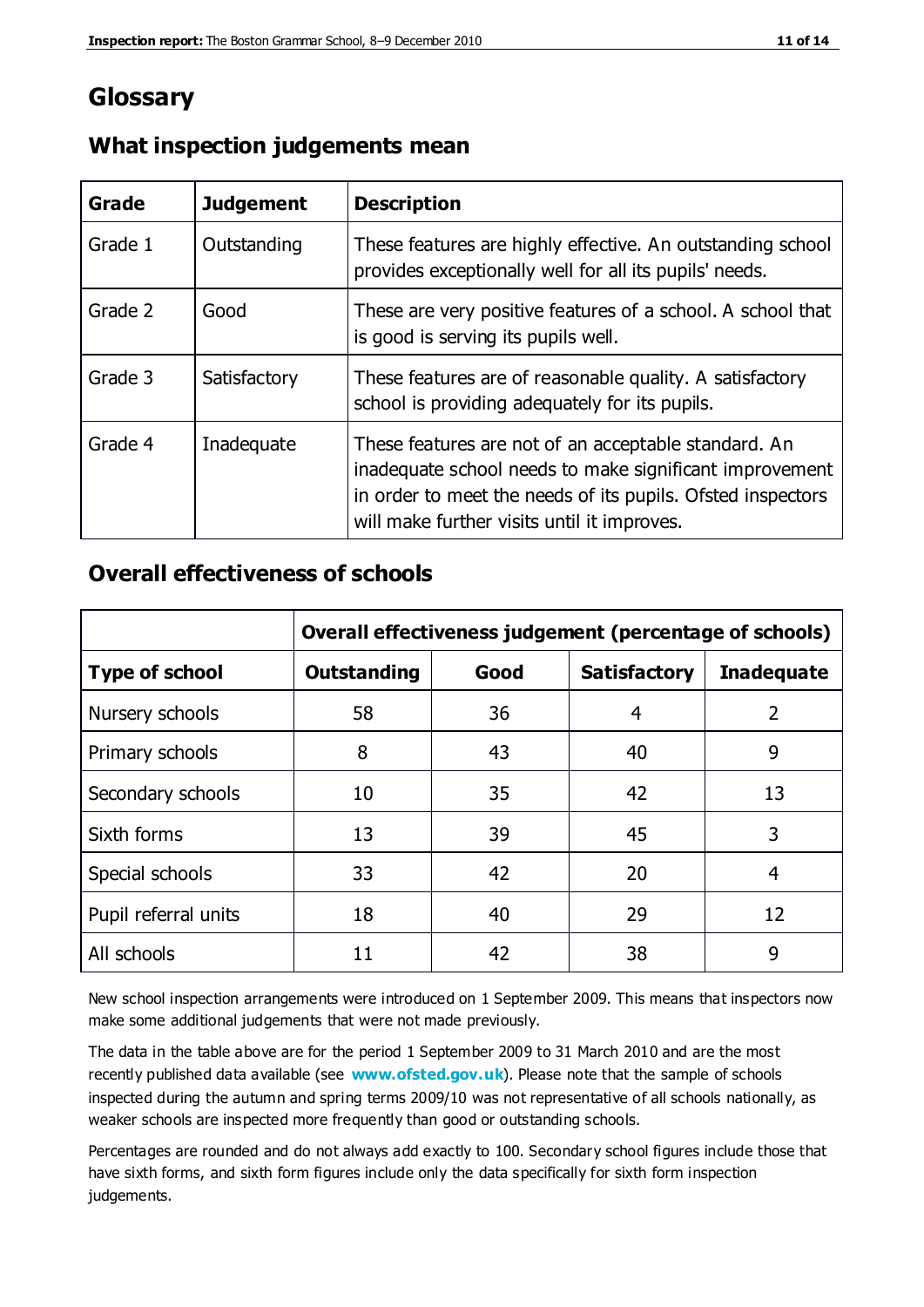## **Common terminology used by inspectors**

| Achievement:               | the progress and success of a pupil in their learning,<br>development or training.                                                                                                                                                          |  |  |
|----------------------------|---------------------------------------------------------------------------------------------------------------------------------------------------------------------------------------------------------------------------------------------|--|--|
| Attainment:                | the standard of the pupils' work shown by test and<br>examination results and in lessons.                                                                                                                                                   |  |  |
| Capacity to improve:       | the proven ability of the school to continue<br>improving. Inspectors base this judgement on what<br>the school has accomplished so far and on the quality<br>of its systems to maintain improvement.                                       |  |  |
| Leadership and management: | the contribution of all the staff with responsibilities,<br>not just the headteacher, to identifying priorities,<br>directing and motivating staff and running the school.                                                                  |  |  |
| Learning:                  | how well pupils acquire knowledge, develop their<br>understanding, learn and practise skills and are<br>developing their competence as learners.                                                                                            |  |  |
| Overall effectiveness:     | inspectors form a judgement on a school's overall<br>effectiveness based on the findings from their<br>inspection of the school. The following judgements,<br>in particular, influence what the overall effectiveness<br>judgement will be. |  |  |
|                            | The school's capacity for sustained<br>improvement.                                                                                                                                                                                         |  |  |
|                            | Outcomes for individuals and groups of pupils.                                                                                                                                                                                              |  |  |
|                            | The quality of teaching.                                                                                                                                                                                                                    |  |  |
|                            | The extent to which the curriculum meets<br>pupils' needs, including, where relevant,<br>through partnerships.                                                                                                                              |  |  |
|                            | The effectiveness of care, guidance and<br>support.                                                                                                                                                                                         |  |  |
| Progress:                  | the rate at which pupils are learning in lessons and<br>over longer periods of time. It is often measured by<br>comparing the pupils' attainment at the end of a key                                                                        |  |  |

stage with their attainment when they started.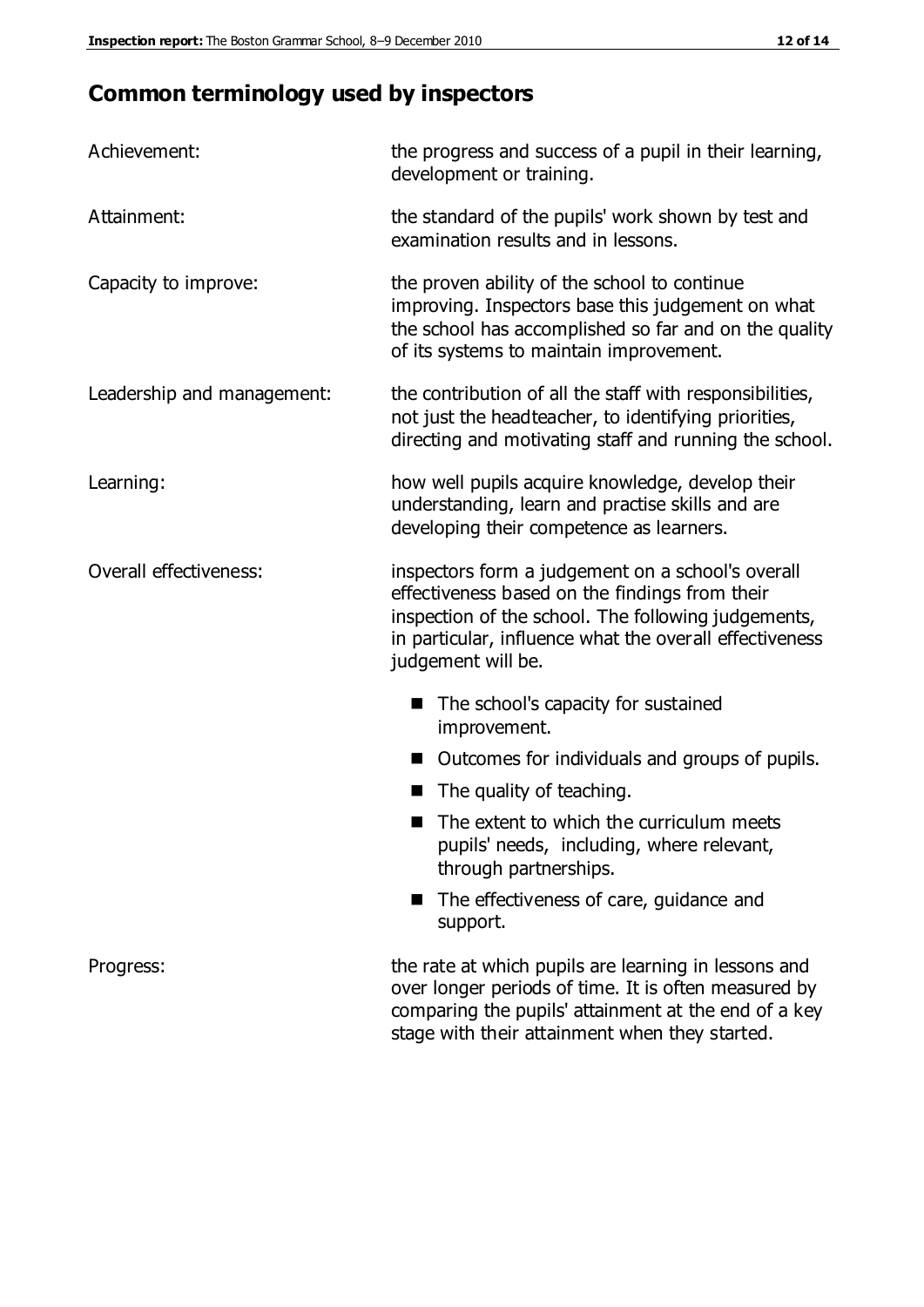#### **This letter is provided for the school, parents and carers to share with their children. It describes Ofsted's main findings from the inspection of their school.**

10 December 2010

#### Dear Students

#### **Inspection of The Boston Grammar School, Boston, PE21 6JY**

Thank you for the courteous and warm welcome you gave to us and the thoughtful comments you made during the inspection. You have been very helpful in giving us a detailed picture of your school.

The school provides you with a satisfactory quality of education overall, and some areas are good. Attainment is high, and you are making satisfactory progress in your lessons. You receive good guidance and support. Your attitudes reflect the school's strong ethos. You show a positive approach to your work and your attendance is good. This shows how much you enjoy school. Teaching is satisfactory but it could be better as many of you are not making the greatest progress possible; many of you find the work easy and lacking in challenge. You clearly enjoy a good range of learning opportunities in school and beyond, especially those in sport and physical education.

To help improve your school further, we have asked your acting headteacher, the staff and the governing body to raise your achievement in all subjects by:

- making sure that you experience consistently good teaching
- ensuring that your teachers plan carefully so that all of you make the greatest possible progress
- ensuring that teachers check regularly on your learning in lessons and provide good feedback on how to accelerate your progress
- $\blacksquare$  making all your lessons interesting and stimulating.

I have also asked them to improve the provision that you are getting in design and technology and in the sixth form. You have a part to play and you can really help your school by ensuring that you do not settle for anything other than your best and that you follow up the comments and suggestions that your teachers make to help you to improve your work. I wish you all success in the future and hope that you continue to enjoy your time at The Boston Grammar School.

Yours sincerely

Trevor Riddiough Her Majesty's Inspector